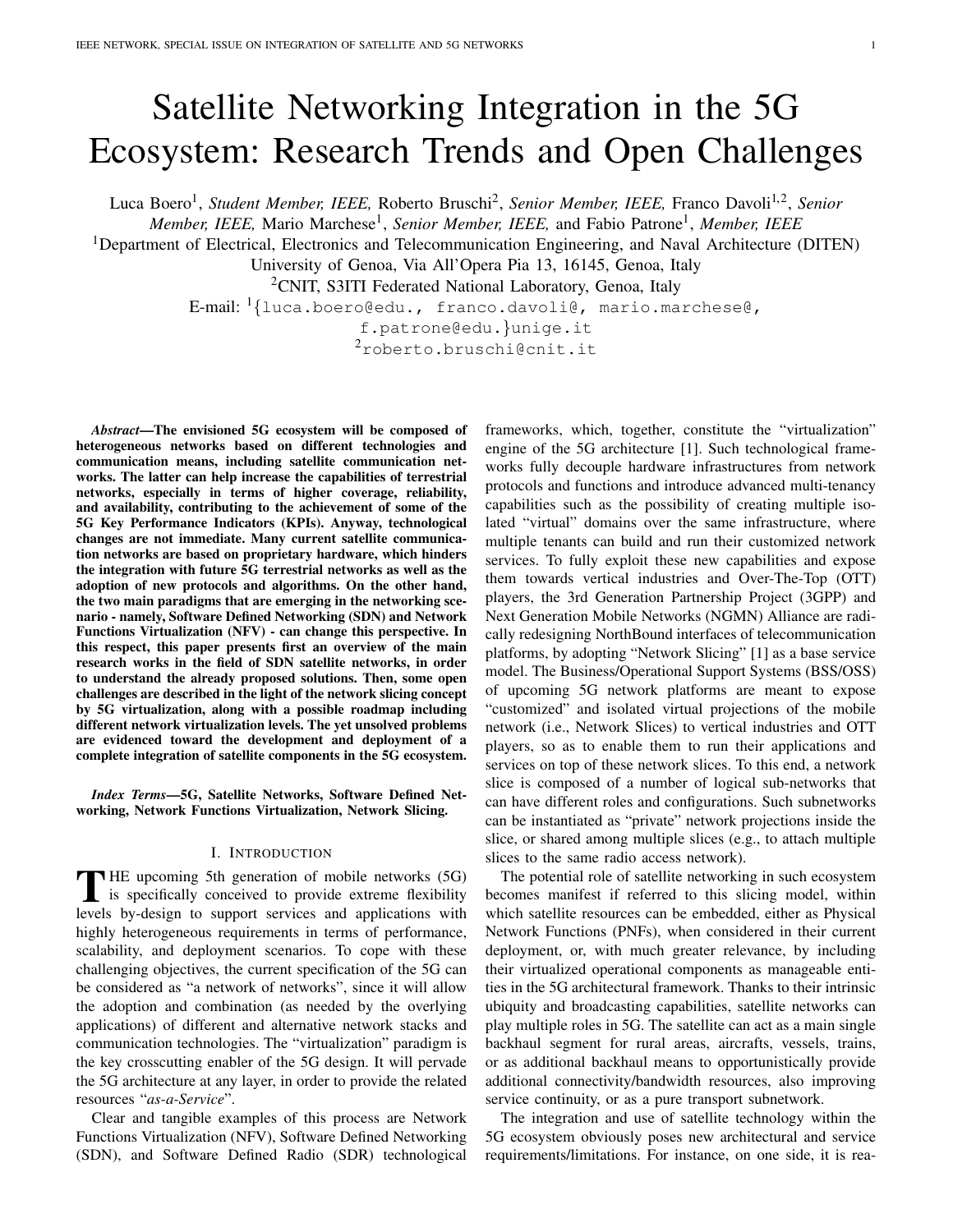sonable to assume that satellite subnetworks can be directly applied to those traffic flows (e.g., mission critical data) that are associated with 3GPP 5G [2] Quality of Service (QoS) Indicators (5QI) allowing delays in the order of 1-2 hundred milliseconds. On the other side, satellite subnetworks can be adopted to facilitate and make more effective the deployment and operations of other intermediate 5G subsystems such as edge computing nodes needed to cope with tighter and more challenging 5QI levels, as for Augmented Reality applications. In the edge computing scenario, satellite interconnectivity may be exploited for the unicast/multicast/broadcast geographical distribution of video, audio, and application software binaries to a large number of terminals simultaneously.

In order to enable this deep integration between satellite and 5G, a number of actions should be undertaken to bring stateof-the-art satellite technologies closer to the virtualization paradigm used within the 5G architecture. Many issues are related to physical layer aspects; quoting [3]: "non-orthogonal multiple access (NOMA), massive multiple input and multiple output (MIMO), cooperative communications and network coding, full duplex (FD), device-to-device (D2D) communications, millimeter wave communications, automated network organization, cognitive radio (CR)". Nevertheless, from the networking viewpoint, to which this paper is dedicated, virtualization and multi-tenancy are key aspects. Despite satellite technologies are well known to provide advanced network virtualization means, since they allow the dynamic management of multi-point QoS-guaranteed links, these capabilities should be exposed "*as-a-Service*" to multiple concurring tenants. In this respect, the potential impact of architectural frameworks based on NFV, SDN and SDR might be more than relevant.

This paper offers a review of the main research studies and projects aimed at investigating how the network infrastructure of satellite networks will evolve embracing the virtualization principle in order to allow the integration in the 5G environment (Section II). Then, the still open challenges are described to highlight the need of further research before proceeding with the deployment phase (Section III). An architectural paradigm and a possible road-map to identify the next steps of the satellite network virtualization and integration process within the 5G architectural framework are proposed in Section IV. Section V contains the conclusions.

# II. SDN/NFV ENABLED SATELLITE NETWORKS

# *A. State of the Art*

The physical and hardware separation between control and data forwarding nodes is one of the main principles behind the SDN paradigm. Its implementation is based on three different functional planes: Management Plane, whose purpose is to compute resource allocation strategies to provide each user with the required QoS, depending on the user's policies and current status of the network; Control Plane, aimed at computing and enforcing forwarding rules to a number of data forwarding nodes in order to properly route traffic flows; Data Plane, composed of the nodes of the underlying network infrastructure, whose only purpose is to forward the incoming traffic flows, by following the given rules.

The aim of NFV is to decouple network functions from dedicated physical devices, making possible to run such functions on general-purpose servers which could be deployed in network operators' datacenters. In this way, a more precise hardware resource allocation and sharing can be achieved, implementing Virtual Network Functions (VNFs) on virtual machines and assembling and chaining VNFs to create services.

These new concepts can also be employed in satellite communication networks, allowing:

- intelligent delivery and deployment of new services in a flexible and programmable way;
- decrease in energy consumption, by virtualizing the functions performed by the ground segment of the satellite infrastructure and consolidating/activating/deactivating them on remote datacenters;
- Capital Expenditure (CAPEX) decrease by exploiting general-purpose hardware components to deploy virtualized functions;
- Last but not least, the flexible embedding of satellite networking functionalities in the creation and dynamic adaptation of network slices, along with the required resource provisioning at the level of the Satellite Network Operator (SNO).

SDN and virtualization for broadband satellite networks are investigated in [4]. This has been one of the first studies to include a vision of how SDN and NFV concepts could be employed in satellite networks. The authors propose a network architecture based on GEO satellite communications. Reconfigurable broadband satellite networks are also the focus of the research work in [5], where a strategy is developed to deal with the problem of resource management based on a functional architecture composed of virtualized functions distributed throughout the network. [6] proposes a joint placement of controllers and gateways in an SDN-Enabled 5G-Satellite Integrated Network.

An SDN/NFV-based framework for integrated satelliteterrestrial communication networks called SERvICE is considered in [7], which exploits the centralized control of SDN to suggest a strategy to distribute the three planes of the SDN paradigm in the various network nodes of a multi-layer satellite network. The Management plane acts as the orchestrator of the overall network in the Satellite Network Management Center (SNMC). The Control Plane is divided into two parts: the space part, dealt with by the space controller in GEO satellites, and the terrestrial part, in charge of the terrestrial controllers implemented inside datacenters and Satellite Gateways (SGWs). The Data Plane is also divided into space and terrestrial parts and is composed of MEO and LEO satellites, SGWs, and other intermediate terrestrial nodes, such as SDN switches.

# *B. Research Projects*

The European H2020 SANSA (Shared Access Terrestrial-Satellite Backhaul Network Enabled by Smart Antennas) [8] project has the objective of increasing the performance of mobile backhaul networks, in order to meet the 5G requirements.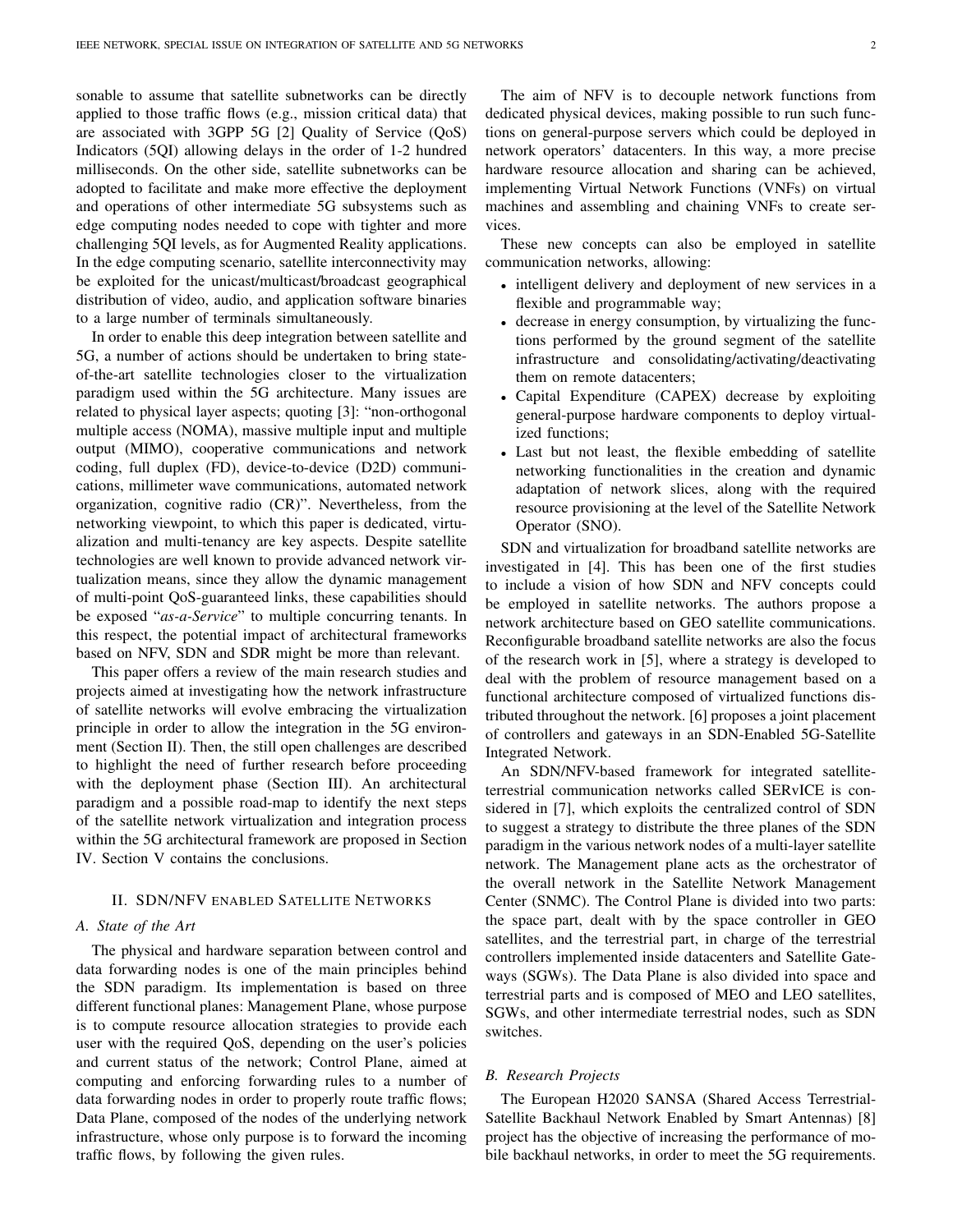Specific goals are to increase the capacity of the backhaul network trying to meet the predicted traffic demand of 5G, to improve the network resilience against link failure and congestion, along with the spectrum efficiency in the Ka band, to reduce the energy consumption of the current mobile networks and to ease their deployment. To these purposes, the project proposes the use of smart antennas to set up a novel end-to-end system architecture composed by both terrestrial and satellite nodes. Flexibility in the network is achieved through a Hybrid Network Manager (HNM), which includes configuration, event and topology management functionalities.

The European H2020 project VITAL (VIrtualized hybrid satellite-TerrestriAl systems for resilient and fLexible future networks) brings NFV into the satellite domain and enables SDN-based resource management in hybrid terrestrial-SatCom networks. A framework named Satellite Cloud Radio Access Network (SatCloudRAN) [9] is defined. Its main principle is to virtualize a DVB (Digital Video Broadcasting) - Satellite Second Generation (DVB-S2)/ DVB - Return Channel Satellite Second Generation (DVB-RCS2) ground infrastructure onto a centralized cloud-based processing platform. Three different virtualization levels are identified: network layer functions, MAC layers functions, and physical layer ones up to the radio frequency front-end of SGW OutDoor Units (ODUs). In detail, in the first level network functions such as Performance Enhancing Proxy (PEP), admission control strategies and QoS policies' management are performed in a centralized hub. IP packets are sent to the SGW. In the second level, the uncoded DVB-S2 frame (called BBFRAME) is created remotely and then sent to the physical gateway. In the last level, data packets forwarded to the ODUs are physical layer frames (I/Q symbols). This framework could allow a full virtualization of the satellite delivery chain and its provision "*as-a-Service*" to multiple tenants contributing to the Satellite Network-as-a-Service (SatNaaS) paradigm [10].

ARTES 1 CLOUDSAT aims to determine the applicability of SDN and NFV technologies in order to define and validate integrated virtualized satellite-terrestrial architectures [11]. The network architecture is composed of the following subsystems:

- Infrastructure, including the virtualization-capable equipment on which network services are deployed: switches and routers of the satellite terminals, and gateways.
- Infrastructure management entities, based on distributed management paradigms, such as Virtualized Infrastructure Management (VIM) entities for the SDN/NFV enabled segments and the satellite segment, and a Wide Area Management (WAN) entity.
- Orchestrators, in charge of the deployment of services and resource allocation within each network segment.
- Federated Manager, representing the interface toward each orchestrator, as well as the interface toward final users.

# III. OPEN CHALLENGES

Despite the research efforts performed to fill the gap between the current satellite communication networks and their envisioned network virtualization evolution, we have identified some open challenges, which require being further investigated and solved before proposing a stable and standardized network architecture. All these issues have a strong impact on the future integration of satellite technologies into the 5G ecosystem; for instance, on how a satellite network may be included in a slice subnetwork, and how it may support dynamic lifecycle operations such as instantiation, de-instantiation, and tuning, as discussed in the next section.

The first issue to be tackled is how to distribute the different layer functionalities that compose the SDN architecture, i.e. in which nodes to locate the three SDN planes. This problem involves different factors, such as the high propagation delays of satellite links and the processing power capabilities of the considered components. Satellite networks may use different types of satellites acting at different altitudes (GEO, MEO, LEO) and characterized by different sizes, such as pico, nano, micro, etc. For these reasons, their communication capabilities are differentiated, in terms of transmission frequency bands, transmission rate, and number of on-board antennas that can be installed. All these variables can lead to different choices about SDN planes positioning, and, consequently, to different satellite network architectures.

Another concern in the design of an SDN satellite network is the implementation of the communication protocol between Data and Control Planes. In traditional SDN networks, this protocol is identified in the de-facto standard OpenFlow. It enables the collection and processing of the network status information in order to allow Control and Management Planes enforcing policies and forwarding rules about current traffic flows. In a satellite network there is the need to collect network status information that may be insignificant in terrestrial networks, such as network topology changes due to satellite movements, satellite current available energy and storage space. To allow this, some extensions of the OpenFlow protocol may be required.

As already mentioned, the network topology may change during the network lifetime, owing to LEO and MEO satellites motion. As a consequence, there is the need of a handover procedure to keep the flow tables of the Data Plane nodes updated, performing new rule computations when needed. Another situation in which handover is required is when a satellite terminal, served by a given satellite, loses its visibility and has to switch to another one [12]. Even in this case, a change of the flow rules inside the involved switches and, possibly, reconfiguration of satellite NFV services may be needed, in order to avoid service interruption. Checking the impact of satellite mobility on virtualization and on the creation of logical virtual networks *as-a-Service* dedicated to given use cases (slices) is indeed a challenging task.

Another open challenge is related to the problem of the gateway diversity. The ground infrastructure may be composed of a set of satellite gateways linked together through the terrestrial network. Therefore, they offer different points of access to the space segment, which are geographically distributed in a wide area. This network topology, if really exploited, implies the application of strategies to choose the best satellite gateway for the forward links [13], [14]. The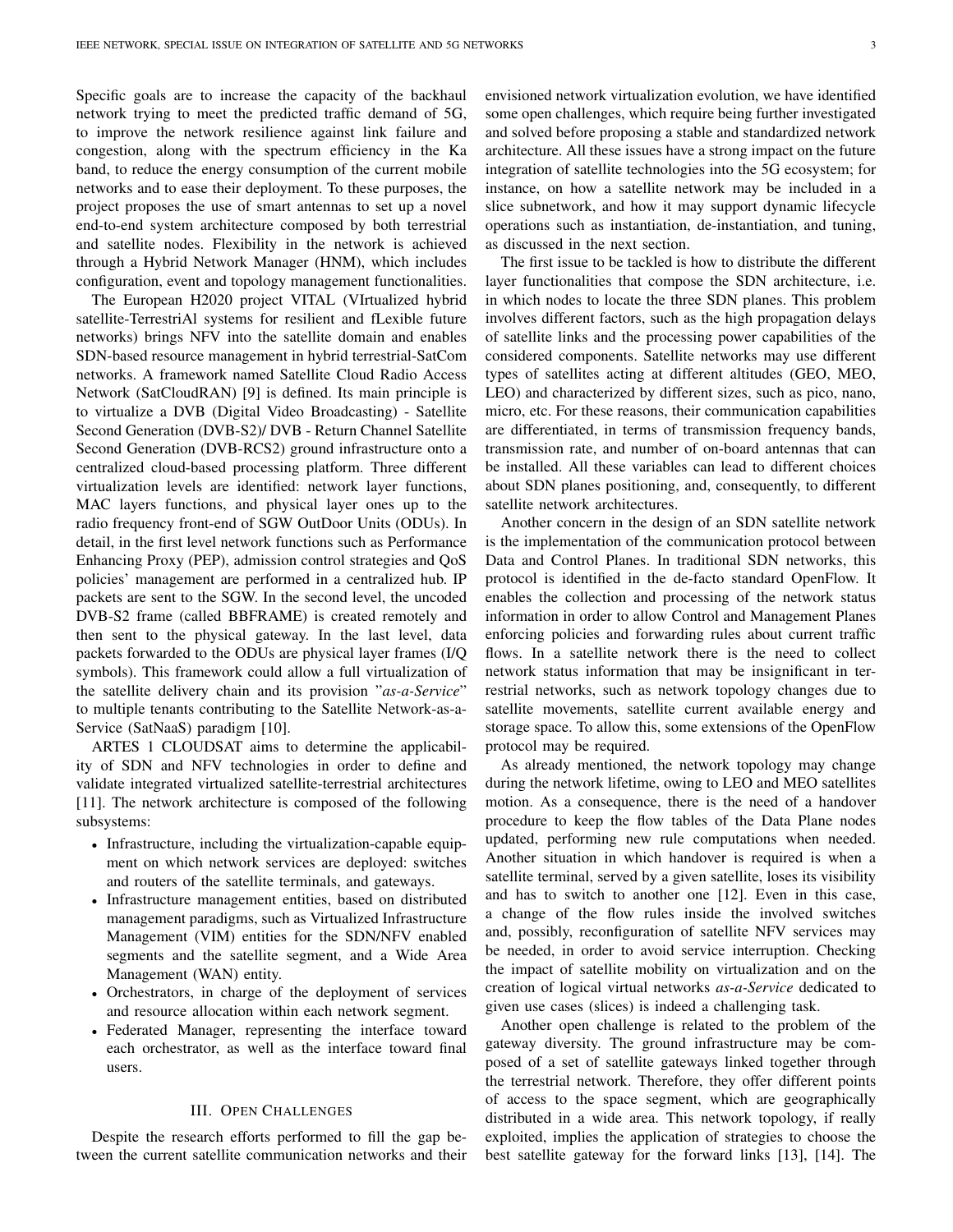spectrum frequency bands used by satellite transponders are high, which increases the achievable transmission rates but also the attenuation due to atmospheric phenomena, such as rain. This means that the access to the space segment may be, in a given period of time, more convenient from one point with respect to another, both from the performance and from the energy viewpoint. Selecting the gateway may give practical advantages, if properly orchestrated. A real-time change of the satellite gateway for the ongoing transmissions due to the extreme attenuation of the forward link of the currently selected satellite gateway is a possibility; however, on one side, it should be transparent for OTT players using slices, and, on the other side, it should be dynamically managed by the network control plane in an agile and flexible fashion. For example, slice internal elements (i.e. slice subnetworks) might be reconfigured to route traffic towards the new gateways.

Other open issues regard real-time monitoring and resource constraints, which are not limited to the widely investigated GEO and LEO scenarios. Since the past few years, new kinds of satellites, such as CubeSats, have been attracting the attention of a large number of industries and universities, thanks to their lower costs and shorter deployment. The size and weight of these satellites are much lower if compared to GEO and LEO, but they suffer from very strict constraints about, for example, available energy, storage capacity, and computational power. These variables, among others regarding the status of the satellites in contact with the satellite gateways, should be monitored and controlled in the resource allocation process. At the same time, they make the provision of slices more time-dependent. To cope with the dynamic satellite features, slice provision and adaptation should be performed along with real-time monitoring of performance parameters and resource availability.

### IV. PROPOSED SOLUTIONS

With reference to the 3GPP, ETSI NFV Management and Orchestration (MANO, http://www.etsi.org/ technologies-clusters/technologies/nfv/open-source-mano) and ETSI Multi-access Edge Computing (MEC, http://www.etsi.org/technologies-clusters/technologies/ multi-access-edge-computing) architectural frameworks, we can refer to the architectural elements depicted in Fig. 1 to highlight the main points connected with the deployment of satellite-related functionalities and their embedding as full-fledged slice components. Current satellite networking elements can be seen as PNFs, providing longhaul connectivity. To be integrated and orchestrated as slice components by an NFV-Orchestrator (NFVO), upon requests coming from the OSS to satisfy the requirements of vertical applications, the functionalities of SGWs and Satellite Terminals (STs) need to be virtualized except for ODU, which remains a PNF, basically conforming to the SatCloudRAN paradigm. To better highlight such functionalities and their mapping to VNFs, in Fig. 1, we have included the representation of a satellite network protocol stack that can implement either standard protocols such as TCP/UDP and IP or dedicated protocols indicated as "Other transport/ network solution", with the intention to include proprietary architectural elements aimed at performance optimization such as PEP and header compression. With the desired flexibility, satellite components (physically and/or virtually implemented in VIMs) can then be employed by the WIM in the backhaul, whenever needed to support applications whose KPIs are compatible with their characteristics, or even to create transport links or subnetworks toward the Enhanced Packet Core (EPC). The role of SDN here becomes instrumental to allow fast reconfiguration and interconnection of attachment points for the functional components. In the MEC framework, in the presence of otherwise isolated terminals, the satellite virtual network may be the only means to deploy application components close to their users and to provide them with caching at the edge, in order to satisfy stringent application requirements.

Let us make a practical example. A vertical service request may be monitoring and controlling remote installations such as oil and gas pipelines through SCADA (Supervisory Control and Data) or, alternatively, tracking assets like containers. Remote installations, as well as containers when on board vessels, may be networked only through satellites, but Vertical Applications may ignore this technical need and deliver the service request to the BSS. The OSS checks multiple NFV services exposed by the NFVO and selects the satellite transport providing a given quality of service in terms of delay, loss, and jitter (if requested). To provide the assured quality the satellite network may need to operate specific actions, from the transport layer (e.g., PEP, TCP optimization) and network layer (e.g., IP DiffServ/IntServ, IP routing), within the Satellite Independent layers, down to link and medium access control and physical layer (e.g., MAC using SIC - Successive Interference Cancellation -, adaptive coding and modulation, etc.) in the Satellite Dependent part. These operations may be performed in a VIM by one or more datacenters, not necessarily located nearby the satellite Earth station, connected to each other by the WIM.

Open challenges identified in the previous section may be mapped over the architectural elements in Fig. 1, as also shown in Table I.

| <b>Challenges</b>                               | <b>Involved</b><br><b>Architectural Elements</b> |
|-------------------------------------------------|--------------------------------------------------|
| <b>SDN</b> Planes Positioning                   | WIM/PNF                                          |
| <b>SDN</b> Communication Protocol issues        | WIM/PNF/VNFM                                     |
| Gateway Selection                               | OSS                                              |
| Real-time Monitoring                            | OSS/NFVO/PNF                                     |
| Impact of<br>Satellite Motion on Virtualization | <b>SS/NFVO/WIM</b>                               |
| Resource and<br>Performance Constraints issues  | OSS/NFVO/VIM/WIM/MEC                             |

TABLE I MATCHING BETWEEN CHALLENGES AND ARCHITECTURAL ELEMENTS

The integration of terrestrial and satellite networks in 5G through the virtualization of network functions, the provision of slices, and the use of general-purpose instead of ad-hoc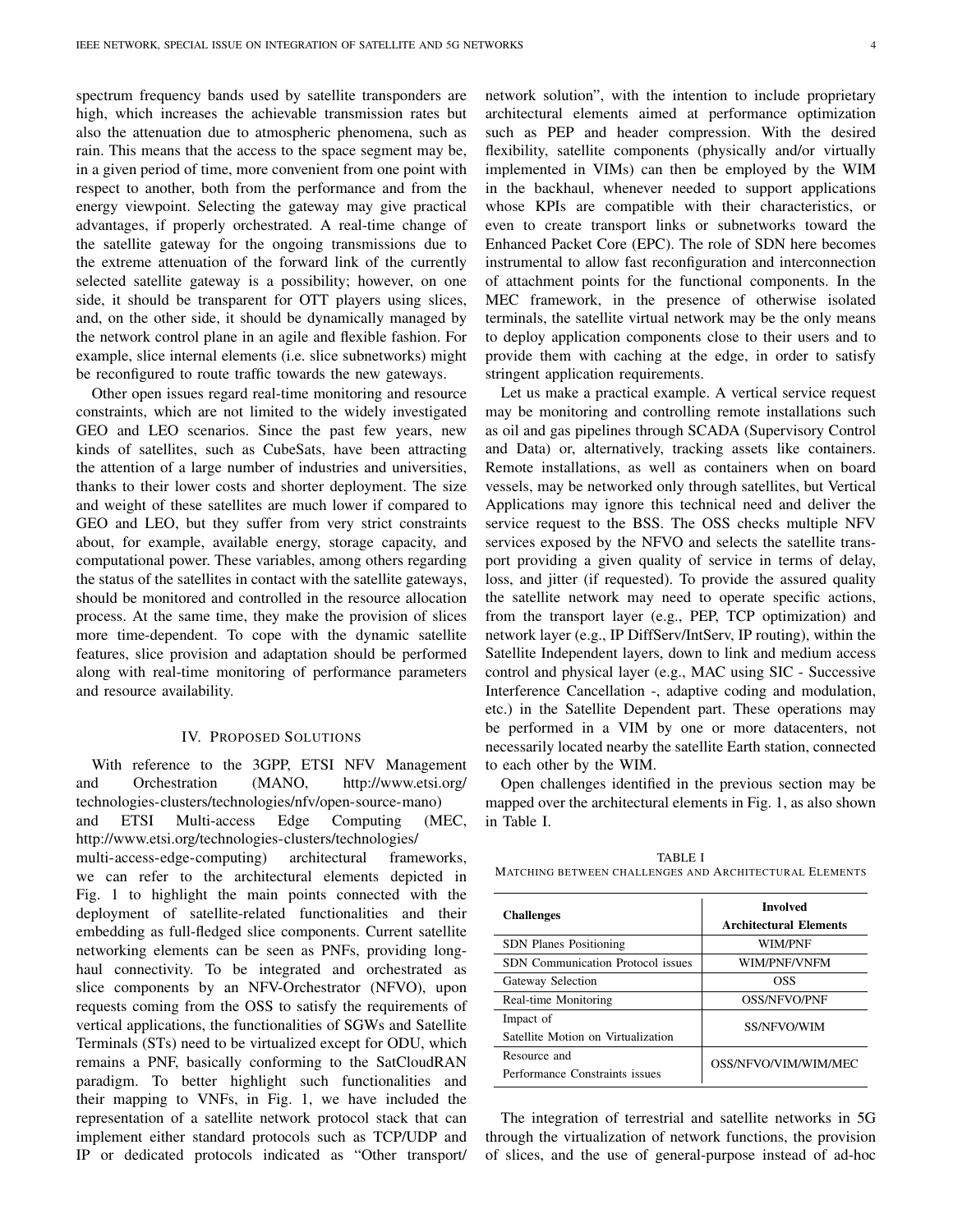

Fig. 1. Architectural Framework

hardware, will not be immediate. Moreover, the investments required to design and deploy a GEO/LEO satellite communication network are huge, so current satellite operators cannot replace costly hardware components before the end of the scheduled network lifetime, especially concerning on-board technologies.

Before implementing a complete operative case as the one used in the previous practical example, a gradual virtualization would be recommendable to facilitate a preliminary integration in the near future. We have identified three possible incremental virtualization levels, as shown in the clouds (a), (b), and (c) of Fig. 2, respectively:

(a) *Ground Infrastructure*, physically composed of SGWs (i.e., the nodes interfacing satellite portions and ground infrastructure, which include ODUs), Network Control Center (NCC) and Network Management Center (NMC). The first step could be to virtualize network control and management functions previously performed inside the NCC and NMC, which would be virtually implemented inside a datacenter rather than on ad-hoc nodes. These functions include dynamic network resource allocation, real-time control and non-real-time management of the overall network and could include the actions related to SDN Management and Control Planes, such as user



Fig. 2. Road-map for an SDN/NFV-enabled satellite network

policies management and forwarding rules computation. The functions performed by SGWs can be virtualized and remotely located in one or more datacenters, reducing the specific-purpose hardware components of the SGWs,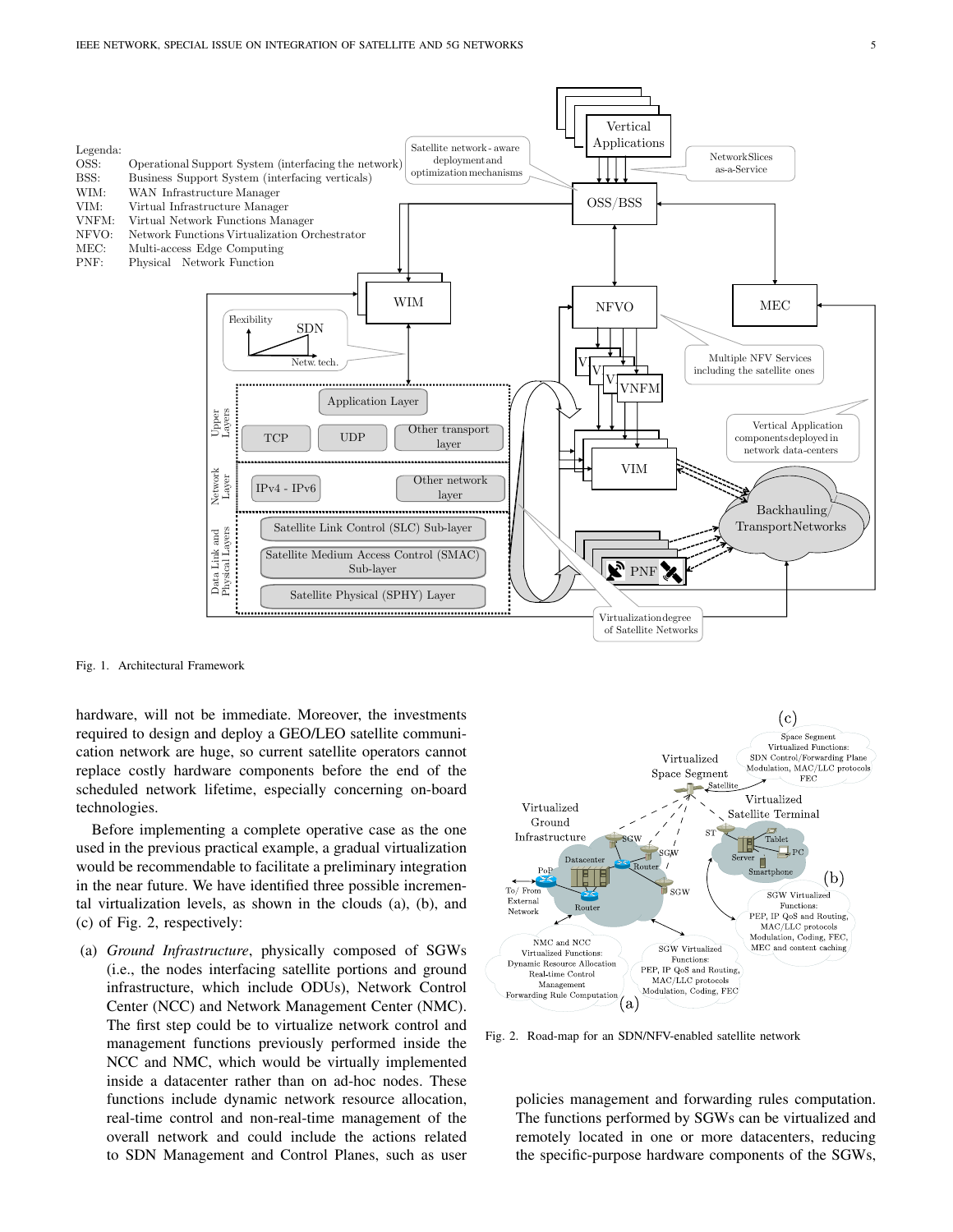which could be limited to the ODUs, excluded from the virtualization. As described in [9], there may be three different variants for the virtualization of a SGW, depending on the virtualization "depth": only network and upper layers functions, such as PEP and VPN (Virtual Private Network); network and upper layers + Encapsulation MAC functions; network and upper layers + Encapsulation MAC + Physical layer functions, such as adaptive Forward Error Correction (FEC) coding and modulation, giving access to satellite links.

- (b) *Satellite Terminals*. The second step could be to virtualize the functions performed by the STs. Considering their role, the virtualized functions could be the same as for the SGWs except for the scheduling task that the SGW has to perform across many STs that are sharing the same resources. In this case the SGW has to coordinate different STs with different demands, QoS profiles and channel conditions, whereas the STs do not have to deal with this task. Moreover, additional functionalities related to the MEC and content caching paradigms can be implemented inside remote servers to help reduce the latency.
- (c) *Satellites*. The final step could involve the addition of virtualized functions on board satellites. Considering the different kinds of satellites and the various possible satellite constellations, both SDN Control and Data Planes functions could be implemented on-board satellites. Satellite communication functions could be virtualized in order to better exploit limited available resources. This point, however, requires a careful analysis of the on-board available resources, both in terms of performance and energy consumption and implementation costs.

## V. CONCLUSIONS

Satellite communication networks are going to have a crucial role in the 5G ecosystem which can take advantage of their high coverage and broadcast capability to increase the number of networked users, and to improve the reliability and availability of the overall network in particular in cases of emergency and critical missions, service continuity and multimedia distribution. However, their integration with 5G terrestrial networks is a non-trivial task and entails evolutions of the current structures. From the networking viewpoint, network virtualization is a concept that will bring benefits in terms of lower costs, higher flexibility, and tailored service provision. The adoption of SDN and NFV technologies into the satellite domain is seen as a key element to accomplish satellite and mobile terrestrial networks integration, allowing the creation of a heterogeneous 5G network architecture and the provision of dedicated slices. In this vision, satellite network architectures should be augmented with autonomous and flexible management of service lifecycle operations, including the real-time monitoring of performance and other 5G KPIs.

This paper has surveyed the outputs of some the main research projects and studies about the integration of satellite networks in the 5G environment, with the purpose of highlighting the current status of the research in this field. Different architectures have already been proposed and tested, even though there are still some open challenges. We have described the open issues to be investigated before defining and standardizing an SDN/NFV-based solution for satellite networks. Considering the difficulties of virtualizing these networks, an architectural framework and a possible road-map including a set of possible future steps to allow a gradual virtualization starting from the satellite ground infrastructure up to on-board functionalities have been proposed.

## ACKNOWLEDGMENT

This work was partially supported by the European Union's Horizon 2020 research and innovation programme under the 5G-PPP MATILDA project (grant agreement no. 761898).

#### **REFERENCES**

- [1] J. Ordóñez-Lucena, P. Ameigeiras, D. Lopez, J. J. Ramos-Muñoz, J. Lorca, and J. Folgueira, "Network Slicing for 5G with SDN/NFV: Concepts, Architectures, and Challenges," *IEEE Communications Magazine*, vol. 55, no. 5, pp. 80–87, May 2017.
- [2] *3GPP TS 23.501:"Technical Specification Group Services and Systems Aspects; System Architecture for the 5G system; Stage 2"*.
- [3] Z. Ma, Z. Zhang, Z. Ding, P. Fan, and H. Li, "Key techniques for 5G wireless communications: network architecture, physical layer, and MAC layer perspectives," *Science China Information Sciences*, vol. 58, no. 4, pp. 1–20, Apr 2015. [Online]. Available: \url{https://doi.org/10.1007/s11432-015-5293-y}
- [4] L. Bertaux, S. Medjiah, P. Berthou, S. Abdellatif, A. Hakiri, P. Gelard, F. Planchou, and M. Bruyere, "Software Defined Networking and Virtualization for Broadband Satellite Networks," *IEEE Communications Magazine*, vol. 53, no. 3, pp. 54–60, 2015.
- [5] M. Sheng, Y. Wang, J. Li, R. Liu, D. Zhou, and L. He, "Toward a flexible and reconfigurable broadband satellite network: Resource management architecture and strategies," *IEEE Wireless Communications*, vol. 24, no. 4, pp. 127–133, 2017.
- [6] J. Liu, Y. Shi, L. Zhao, Y. Cao, W. Sun, and N. Kato, "Joint placement of controllers and gateways in SDN-enabled 5G-satellite integrated network," *IEEE Journal on Selected Areas in Communications*, vol. 36, no. 2, pp. 221–232, Feb 2018.
- [7] T. Li, H. Zhou, H. Luo, and S. Yu, "Service: A software defined framework for integrated space-terrestrial satellite communication," *IEEE Transactions on Mobile Computing*, vol. 17, no. 3, pp. 703–716, 2017.
- [8] Z. Georgios, P. Georgia, N. José, B. Jorge, M. Isaac, T. Christos, M. Sina, S. S. Krishna, A. Maha, and C. Symeon, "SANSA-hybrid terrestrialsatellite backhaul network: scenarios, use cases, KPIs, architecture, network and physical layer techniques," *International Journal of Satellite Communications and Networking*, vol. 35, no. 5, pp. 379–405. [Online]. Available: https://onlinelibrary.wiley.com/doi/abs/10.1002/sat.1207
- [9] T. Ahmed, E. Dubois, J.-B. Dupé, R. Ferrús, P. Gélard, and N. Kuhn, "Software-defined satellite cloud RAN," *International Journal of Satellite Communications and Networking*, vol. 36, no. 1, pp. 108–133, 2018.
- [10] R. Ferrús, H. Koumaras, O. Sallent, G. Agapiou, T. Rasheed, M.-A. Kourtis, C. Boustie, P. Gelard, and T. Ahmed, "SDN/NFV-enabled satel- ´ lite communications networks: Opportunities, scenarios and challenges," *Physical Communication*, vol. 18, pp. 95–112, 2016.
- [11] G. Gardikis, H. Koumaras, C. Sakkas, and V. Koumaras, "Towards SDN/NFV-enabled satellite networks," *Telecommunication Systems*, vol. 66, no. 4, pp. 615–628, 2017.
- [12] B. Yang, Y. Wu, X. Chu, and G. Song, "Seamless handover in softwaredefined satellite networking," *IEEE Communications Letters*, vol. 20, no. 9, pp. 1768–1771, 2016.
- [13] T. Ahmed, R. Ferrús, R. Fedrizzi, O. Sallent, N. Kuhn, E. Dubois, and P. Gélard, "Satellite gateway diversity in SDN/NFV-enabled satellite ground segment systems," in *Communications Workshops (ICC Workshops), 2017 IEEE International Conference on*. IEEE, 2017, pp. 882– 887.
- [14] M. Mongelli, T. De Cola, M. Cello, M. Marchese, and F. Davoli, "Feeder-link outage prediction algorithms for SDN-based highthroughput satellite systems," in *Communications (ICC), 2016 IEEE International Conference on*. IEEE, 2016, pp. 1–6.